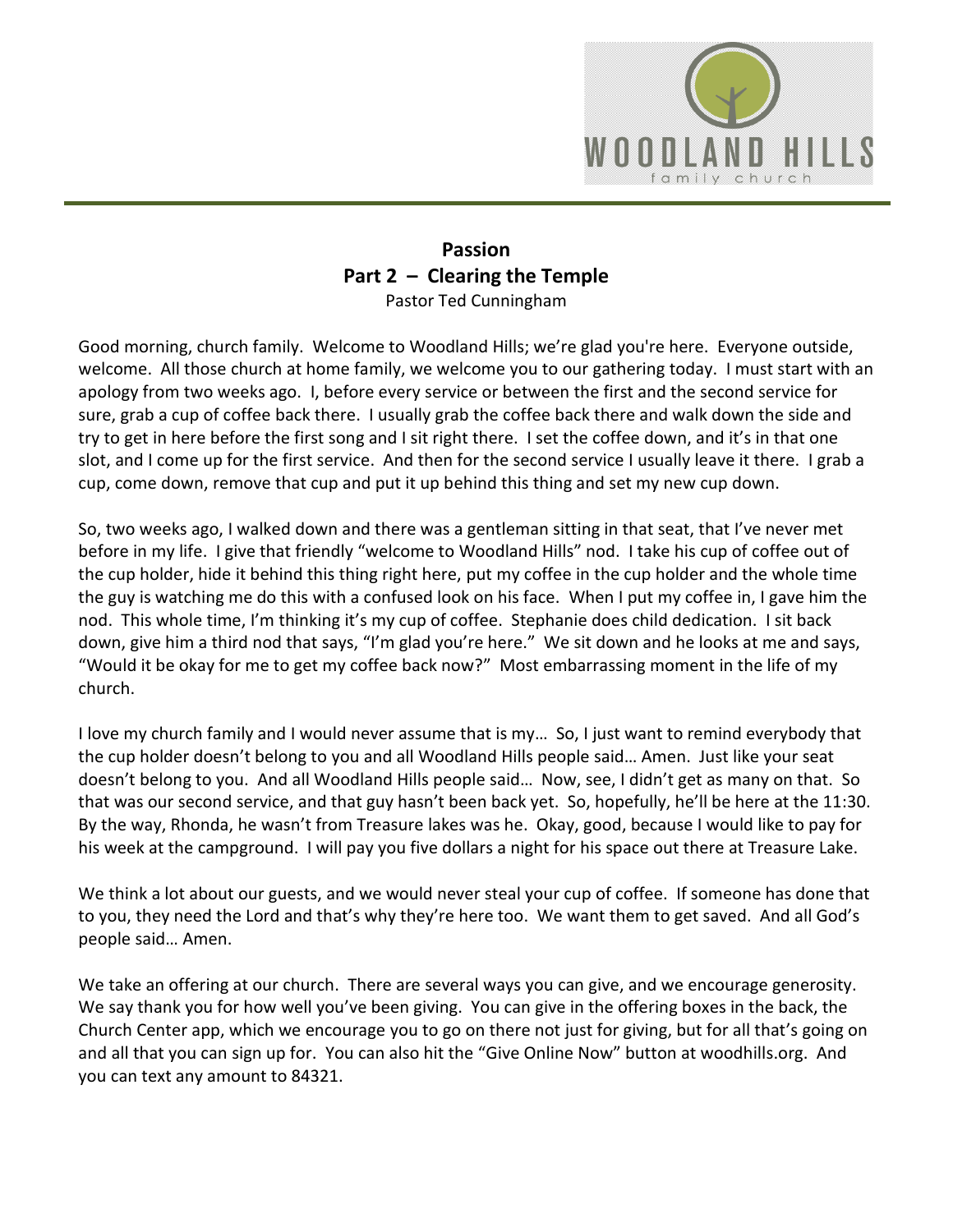We're doing something a little bit different leading up to Easter. Instead of Palm Sunday on Palm Sunday, you know you got Palm Sunday last Sunday as we kicked off this series. Adam kicked us off with The Triumphal Entry. We're going to take a day from the Passion Week each Sunday leading up to easter.

Today, it is Sunday but we're talking about a Monday. We're talking about the clearing of the temple. There are some people in here right now that are like, "Yes, I love this story. I love it. Drain the swamp. We're going to fix some things around here." And we're going to start with you this morning because we need to make some observations about what this story is not before we even get to the reason Jesus cleared the temple.

How many of you know an angry person that's just mad all the time about everything? Don't raise your hand. I mean it doesn't matter; there's always going to be a new issue. This last week it was gas prices. They are fired up about everything. Maybe one day it's their spouse and then the next day it's their boss. People change. Issues change, but they're always mad. Some of you are going, "That's my Uncle Frank."

Today, we're not talking about your grumpy uncle. That's not the point of this message. We're not directing our thoughts toward him… although he needs this message. We're directing our thoughts and we're learning this great lesson from a story that is relatively light on words but heavy in meaning. It's covered in all four gospels – Matthey, Mark, Luke, and John. It's going to help those of us… And I've learned so much about myself during this week, and some practical application out of this story. It's for those of us who are passionate about things that are affecting our faith.

When someone comes against our faith, when an issue in culture or the world is challenging our worldview and we just feel it welling up inside and we are ready to throw tables, throw things over, throw things at people. That's who we're coming after. We're coming after every republican in the house today… okay? Please hear me on this. I have my own passion – my passion is for marriage, for the local church. If anybody comes against the local church, I feel it rising up in me. If anybody comes against marriage... I spend every day of my life fighting for marriage. I get the passion, but what do we do with that?

We're going to look at how Jesus cleared the temple and then we are going to look at why. And it's very important… The first observation we need to make is this story, in light of all the gospels… Imagine you went to see the Jesus play at Sight and Sound, which if you haven't, I highly encourage you to go and see Jesus. They do a phenomenal job of the life and ministry of Jesus Christ. But if you were to go to that show and you're not a believer and for two and a half hours, they show you a scene of Jesus whipping people, throwing things, yelling at people, you'd think *this guy has a real temper; he's got something going on.*

If a believer who has studied the Bible for a while goes and sees a show like that for two and a half hours of this guy yelling and screaming and throwing things, you'd be like, *They didn't get the whole picture of the gospels.* Because this is an exceptional scene in the life and ministry of Jesus, not normative. Some of us, as believers, have turned this into a normative scene to justify our hair-trigger temper.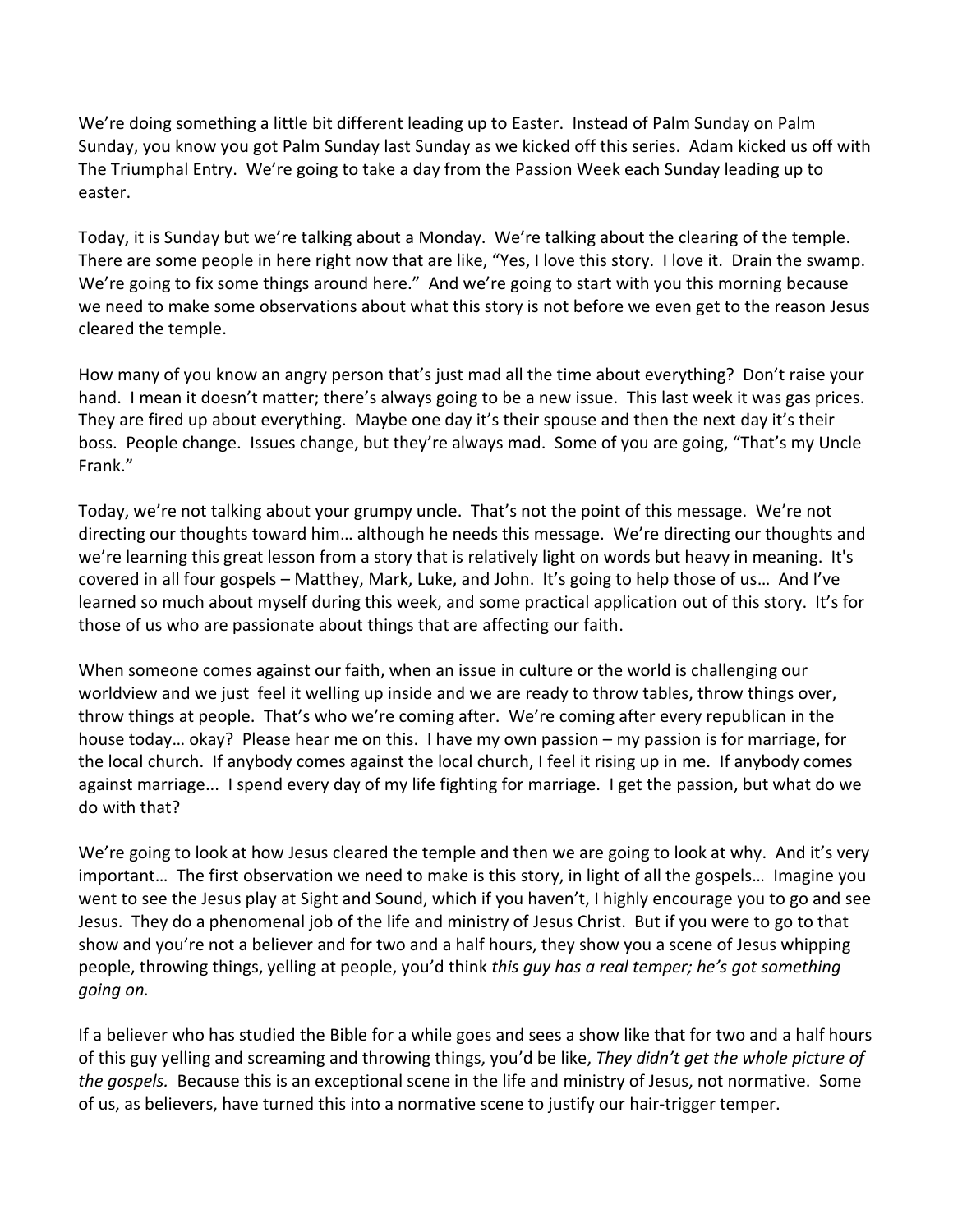Some of us want to point to this story as the reason why we can speak our mind anytime we want. And if you are wrong or coming against my faith or my worldview, I will tear you to shreds because we have a story in the Bible.

Let's start in Matthew. We're going to go through all four gospels because each one gives us a little bit different perspective and a little detail that is very important us to understand the why and the how of the clearing of the temple.

Well start in Matthew 21. Again, relatively light on words – a short account. *12 Jesus entered the temple courts and drove out all who were buying and selling there. He overturned the tables of the money changers and the benches of those selling doves.* Hold this because this is very important; we're going to talk about it in a little bit as we come to the end of the message, but doves were the sacrifice that those who were impoverished could afford. We're going to see the heart of Jesus for the marginalized in our churches today. *13 "It is written," he said to them…* And now he's going to quote Isaiah 56: 7. Matthew, Mark, and Luke all quote Isaiah 56: 7 or have Jesus quoting Isaiah 56: 7. But Matthew is going to add just a little bit more details and it's so important for us to understand why Jesus is clearing the temple. *"'My house will be called a house of prayer, but you are making it 'a den of robbers.'"*

John gives us more detail behind the clearing of the temple. We read in John 2, *14 In the temple courts he found people selling cattle, sheep and doves, and others sitting at tables exchanging money. 15 So he made a whip out of cords…*He didn't even find one; it's like, "This is the deal; I'm going to make this thing." He makes the whip *…and drove all from the temple courts, both sheep and cattle…* So, the pictures you've seen in Christian book stores or online are inaccurate. They are not as messy as what we're reading right here. Do we have any cattle ranchers or farmers in here? When I'm driving out sheep and cattle, that's a mess. And with the doves, the feathers are flying. You can call this a chaotic scene.

*…he scattered the coins of the money changers and overturned their tables.* This is a great part of the production of *Jesus* at Sight and Sound. *16 To those who sold doves he said, "Get these out of here! Stop turning my Father's house into a market!"* And Jesus is going to get very serious about worship.

Here's the very first thing we need to gather from this specific story. I read a lot this week and the one that made me laugh out loud a little bit was Beth Moore. I quote Beth Moore because there are ladies in here that are very interested in what Beth Moore has to say. Here's what Beth Moore says about the scene. "Don't think for a moment Jesus can't make a mess of things." Does that sound like someone from Southern Texas right there? Sometimes the only way to sufficiently clean house is to turn it upside down. The women right now are going "That's right!" Spring cleaning is here!

That's my wife. My wife is passionate about turning a house upside down. My wife has two love languages – acts of service and quality time. You've heard me say this. That means I serve her for long periods of time. And she has a love language in between those two called deep cleaning. Oh, does she love deep cleaning. I want to reorganize the garage; she wants every single item in the garage brought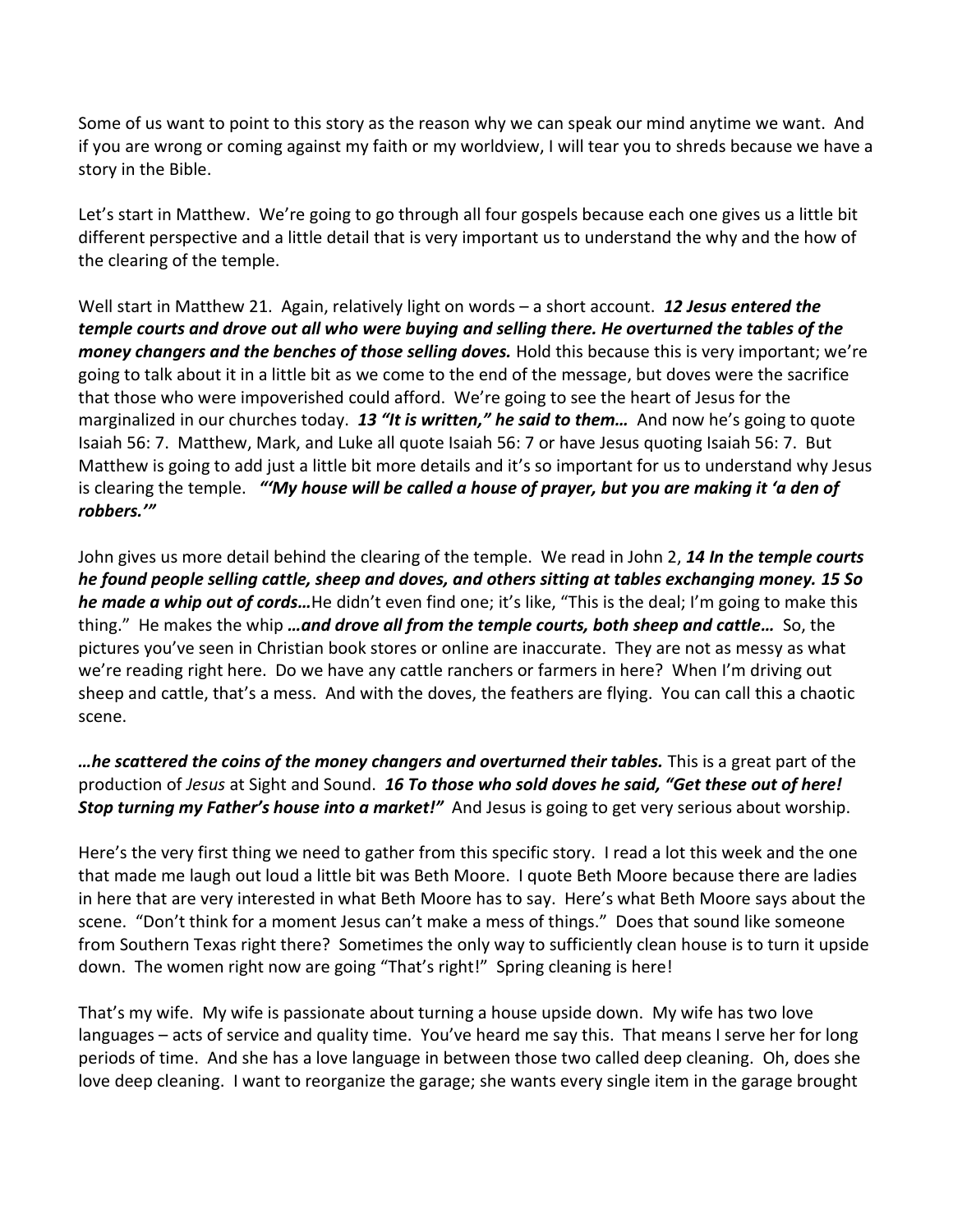out into the driveway. We're going to sweep, we're going to scrub, and we're going to throw half of what I just took into the driveway away.

Can I just encourage us? Where this message is going today and what Jesus has for us today. Is it is good for you and I to clean out the clutter in our hearts, for us to clean out the clutter in the church that keeps people from gathering to meet the Lord? That's where we're going today with this. It's in our culture in Branson, in the church; it's what we call folk theology. And folk theology is where we read the Bible, we study the Bible, we learn what the Bible teaches, but then things are said or done over here, maybe in tradition, and we like to add that in. Sometimes we have to separate the two. We want to keep scripture in the driver's seat; we don't' want to put tradition in the driver's seat.

I fear today that a lot of us are getting our theology from memes. We see something that's funny or that's cute or that's strong and passionate and we're like, "Uh huh, that's now what I believe." But let's be very careful that we are clear about what's going on online. Like this guy right here on a flight over spring break. Zoom out from this picture and you see what's really going on. That's someone on a budget, but he wants to impress you that they did something fun over spring break.

I grew up in Illinois, The Land of Lincoln. Abraham Lincoln said this: "Don't believe everything you read on the internet just because there's a picture with a quote next to it." Do you know believers are falling for this stuff each and every day? And with the clearing of the temple, how many times… This is like the favorite meme of clearing the temple. "If anyone ever asks you what would Jesus do? Remind them that flipping over tables and chasing people with a whip is within the realm of possibilities." People read that and are like, "I get to take people out today."

Pastor Bret Hammond said it this way and about this meme specifically. "This one seems to be a favorite for those who long to excuse their tempers and turn their bad attitudes into something holy. They see Jesus' actions in this story as giving them permission to fly off the handle and offer someone a beat down – y'know, just like Jesus."

Here's where we start with understanding the story today. Jesus didn't clear the temple so you and I could point to it as justification for our hair-trigger temper; that's not the point of this story at all. That's not the point of this Monday in Passion Week at all. To be very clear, Jesus is not throwing a tantrum here. This is a very thoughtful action. It's not even an immediate response to what he saw going on.

When you get to Mark, Mark gives us a couple of very important details. We start in Mark 11, *11 Jesus entered Jerusalem and went into the temple courts.* So, after we looked at the triumphal entry last week, Jesus goes into the temple courts, but that's not when this is taking place. Mark tells us, *He looked around at everything…* He was taking in the scene in the court of the Gentiles. He was taking it all in. He looked around at everything, *…but since it was already late, he went out to Bethany with the Twelve.* So, Jesus sees what's happening and puts some space and time between the situation and what he's going to do about it. What a lesson for us followers of Christ who are passionate about what we believe. We need to start putting a little space and time between what someone says to us and what we do about it. We need to take a moment… Quit giving your kids a timeout and give yourself a timeout.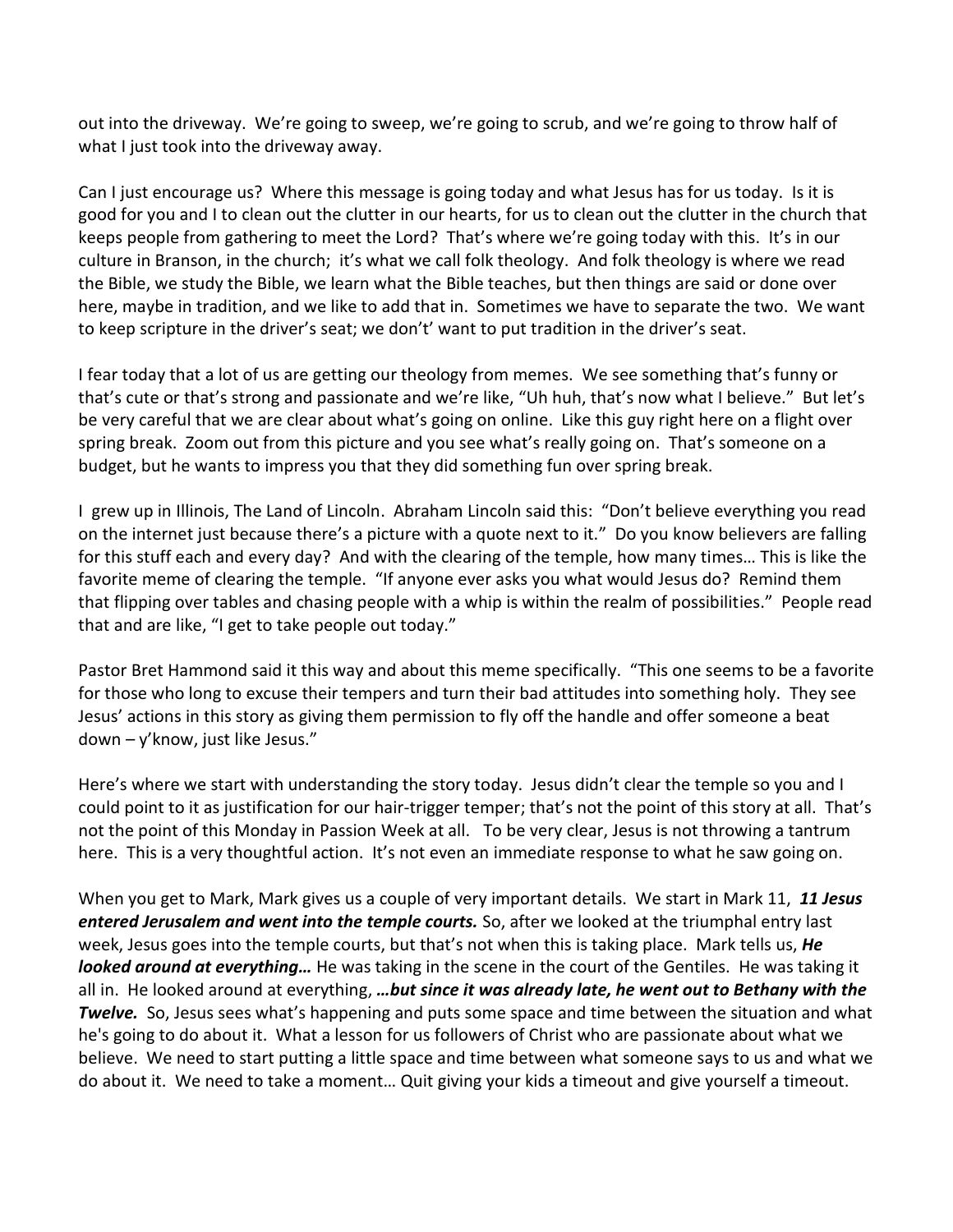Spend time with the Lord. Have a thoughtful response to things rather than this hair-trigger "I'm going to give you a beat down because that's exactly what Jesus would do."

## *15 On reaching Jerusalem…* so now we're on Monday. *Jesus entered the temple courts and began driving out those who were buying and selling there. He overturned the tables of the money changers and the benches of those selling doves, 16 and would not allow anyone to carry merchandise through the temple courts.*

One of the lessons I take from this, and it's important for me to take it, especially after the week we've had… I know many of you were worked up over the young lady who took second place in the 500 meter in the NCAA tournament. As one who fights for marriage, as one who is passionate about what the Bible teaches about marriage and sex and sexuality and gender, I can get passionate about that, and I can respond to that. I haven't really said anything. I put something online last night, but I just know immediately it's not good for me. I don't think it was an accident when that story came out and then the story from Florida came out that they want small children to start figuring out their identity at three, four, and five. I know my first thought was this is why God gives children parents. And the way that came out, I was like what can I throw. I need to throw something. I get there.

How about this. The next time someone challenges your faith or mocks what you believe, what if you walked away and waited a bit before you said or did something about it? What if you just gave it some time and space instead of reacting or going off. I don't think it was an accident when those two stories came out this week and knowing what my passion is that I was spending the week in Southern California with my family. I told Amy, "What a great opportunity for me to practice kindness, patience, care. I found myself walking up to people and smiling and engaging them in a way that they needed to be engaged – to know that you are created in the image of God with automatic, high, intrinsic value.

Maybe some of you would be in those moments like, *I have to walk away from that person and never return.* We're not talking about walking away and never returning. There's a big difference… Oh, we have to see this today. There is a difference between standing for your faith and being quarrelsome. Scripture calls us to not be quarrelsome people. We can stand for our faith, we can stand against the devil's evil schemes. But Jesus didn't clear the temple so you and I can keep pointing back to it and going, "This is why I have to constantly, at family gatherings, yell and scream at my family members who don't think like me, look like me, act like me…" No, don't be quarrelsome.

In 2 Timothy, Paul tells young Timothy this and again a reminder coming out of the Example series… He's a young pastor. Paul says, *23 Don't have anything to do with foolish and stupid arguments, because you know they produce quarrels.* Talk about a convicting text for me. *24 And the Lord's servant must not be quarrelsome.* When I read that, I am immediately convicted because I like to stir it up. Can you be honest and raise your hand if you enjoy stirring it up from time to time just to tick off Uncle Frank. On the way to family gatherings, you actually think, "*Oh I hope I'm sitting by Uncle Frank. I'm going to ask him because I know he's going off on gas prices. I'm going to lead out with, "Keep the oil pipeline shut down," just to tick him off.* You know that's quarrelsome. That's picking a fight. In our marriage, I'm the flight one. Amy's fight and I'm flight. I like to stir it up a little bit and then get out of the room as quickly as possible because I know I can't win.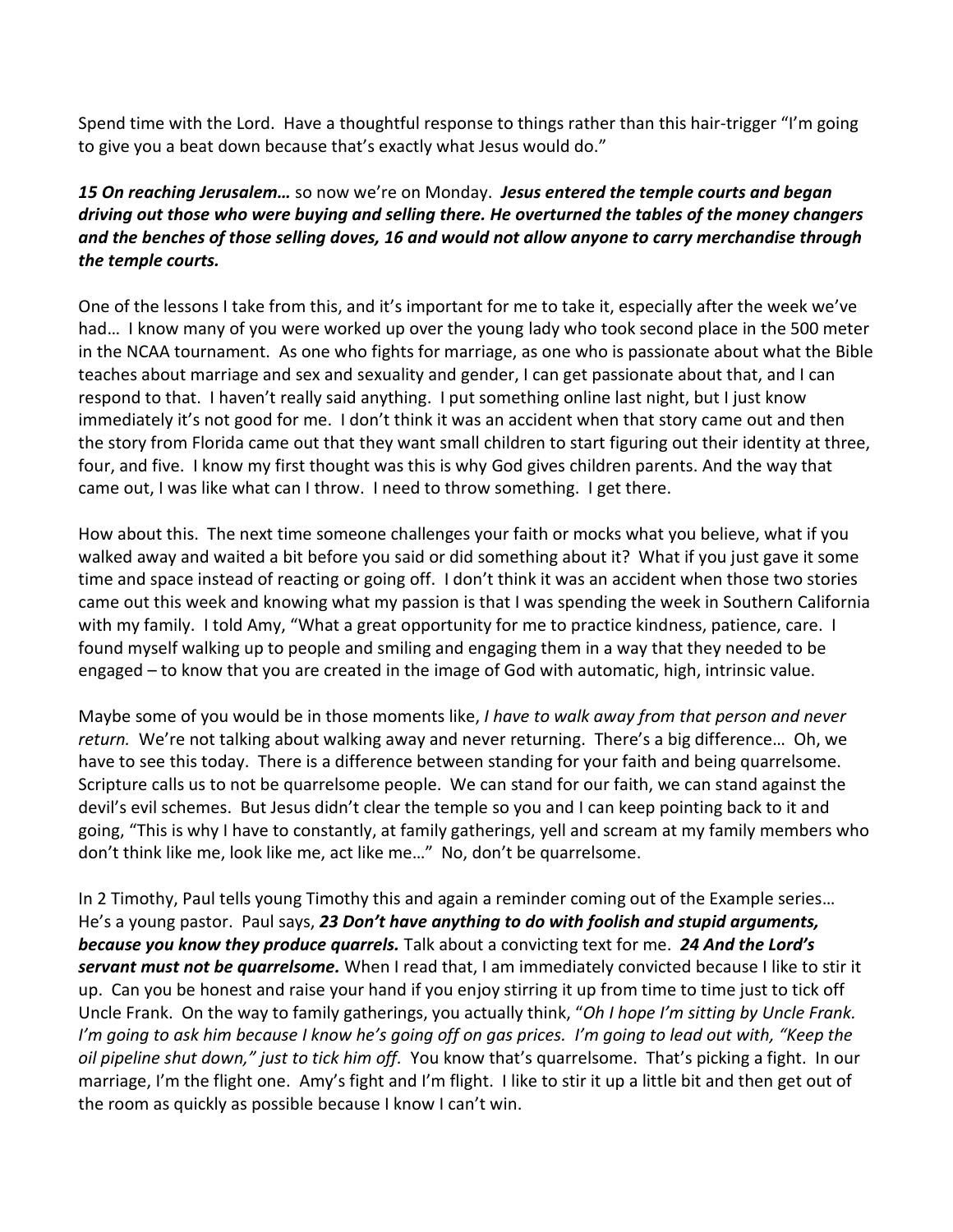Let's read it again. The Lord's servant must not be quarrelsome. When you read the gospels, you do not get that picture of Jesus going around picking fights. This was an intentional, deliberate moment – him cleaning house and getting us back to the true purpose of worship. And not just the true purpose of worship, but those who gather for worship as we'll see in a second.

Now look at this, not just not quarrelsome *…but must be kind to everyone, able to teach, not resentful.* Truthfully, this is the one of the passages why I'm just not on Twitter a whole bunch anymore. Pretty much all I see my colleagues doing on Twitter these days… Every now and then, they will post verses, but it is so quarrelsome. If you read the comments, it's just going at each other. Some of you are like, "Ted, be in the world, but not of the world." I get it. Some of you need to be on Twitter, you need to share the gospel on Twitter, but for me, it just stokes the fires of my quarrelsome nature. And I know it is healthy for me walk away and post pictures of fish. Even that will get people worked up. "Did you release it, or did you eat it!?" Well as a conversationist, I tell them I ate it. "I filleted it in the parking lot, bro." Do you see! That's quarrelsome. That is not righteous anger. That is me being a jerk. And we don't have this story to turn Christians into jerks.

If you do want to be quarrelsome, Verse 25 and 26 are going to tell us what happens if we'll just get out of the way and quit being quarrelsome. *25 Opponents must be gently instructed…* With kindness. *…in the hope that God will grant them repentance leading them to a knowledge of the truth...* **How many** times do I go at someone with this truth, but my approach is terrible. Am I really saying to God, "Hey, you sit this one out; I got it. When I'm done with them, they will so want to be with you and spend time with you; just wait"? No, God will grant them repentance, leading them to a knowledge of the truth. *26 …and that they will come to their senses and escape from the trap of the devil, who has taken them captive to do his will.*

We haven't even gotten to the "why" yet. We're getting to the "Why" right now, but before we do, this is just the conviction of the Holy Spirit on me, on each one of us that has that quarrelsome, pick a fight, be competitive, stand up for Jesus in a smack down kind of way.

I need to care less about winning arguments and care more about winning people. You're like, "That's Dale Carnegie." No, that is Jesus. And I need to care less about winning and getting my point of view across and convincing you I'm right because we want to see people come to Jesus.

My friend Dave Adamson… He lives in Australia now, but he was in Atlanta for years. He said this and I think it's so wonderful. "If the world hates you because off Jesus, that's expected. If the world hates Jesus because of you, that's a problem."

Jesus told us this: "The world hates you. Don't be shocked, don't be surprised. They hated me first so that's expected. But Jesus didn't say that to us to give us a challenge to see if we can get people to hate us. If they are hating Jesus because of you and your approach and your smack downs, that's a major problem.

Then Mark gives us the detail. Matthew, Mark, and Luke all have Jesus saying, "My father's house shall be a house of prayer." – Isaiah 56: 7, but Mark adds this detail. *17 And as he taught them, he said, "Is it*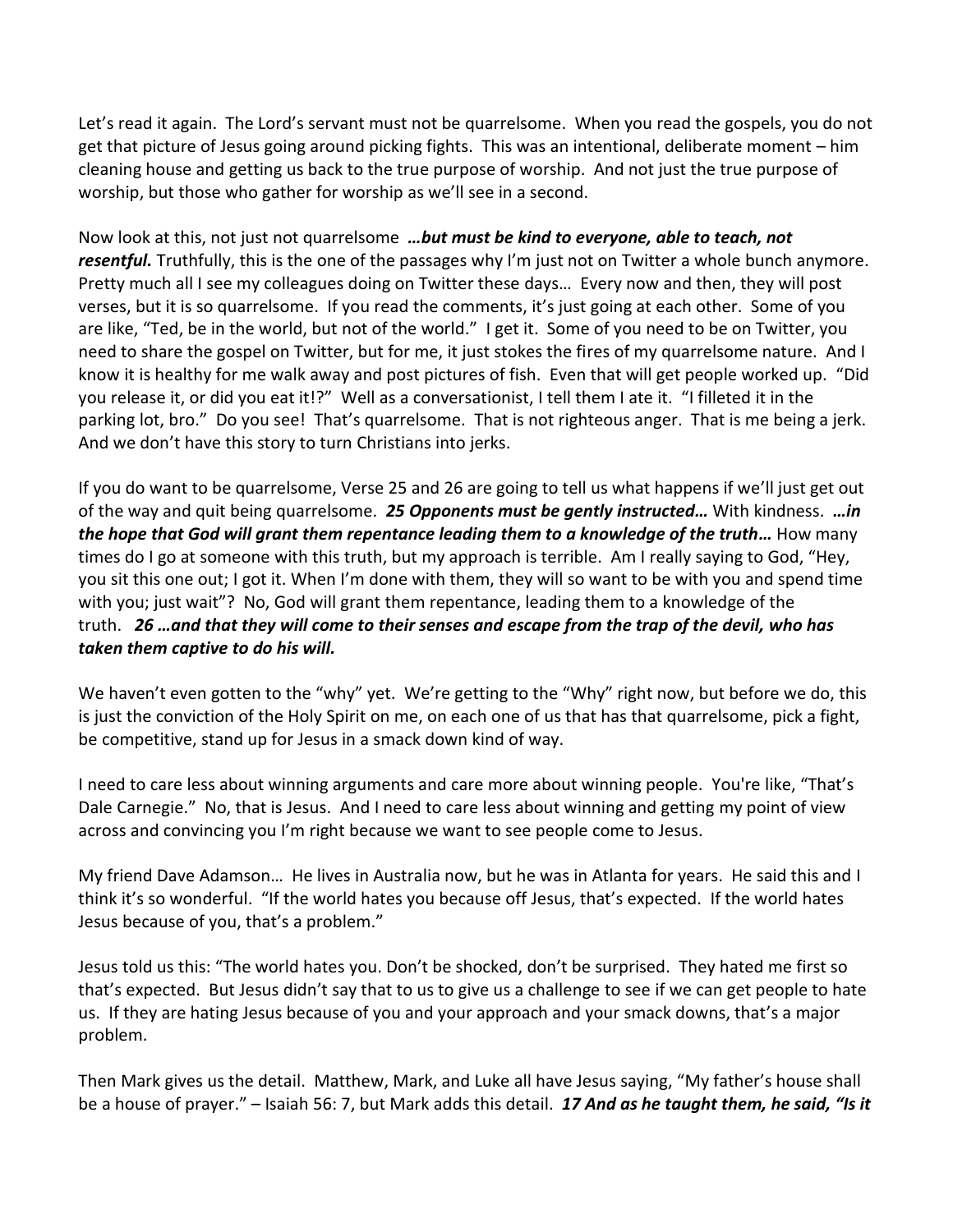*not written: 'My house will be called a house of prayer…* And here's the key – *for all nations?* All of this money trading and all of these sales, all this marketplace activity were taking place in the court of the Gentiles, the place where all nations, non jews were to enter, and they were crowded out. Mark is reminding us this is for all nations, and you have turned this into something it was never meant to be, crowding people out. *…But you have made it 'a den of robbers.*

Pastor Parnell has great commentary on this – Jesus quoting Isaiah 56: 7-8. He says, *"There was nothing soft and tender on display when Jesus, in Jeremiah-like fashion, pronounced a resounding judgement on Israel. According to Isaiah's vision* (if you keep reading in Isaiah), *eunuchs would keep God's covenant, and foreigners would join themselves to him, and the outcasts would be gathered with his people. But Jesus approached the temple pulsing with buying and selling. The court of the Gentiles, the place designed all along for foreigners to congregate, for the nations to seek the lord, was overrun with opportunists trying to turn a profit. And the Jewish leaders had let this happen.*

This is why we take our role as leaders in the church so seriously. We have to make sure that we're a decluttered church and we don't have roadblocks that stand in the way of people finding Jesus and that we don't put unnecessary roadblocks in place with our traditions and things that have built up over time and things we're doing that we haven't given enough thought to.

Pastor Parnell says and ends with this: "*The great sadness of this scene wasn't so much the rows of product and price-gouging,"* Because that's what would happen in that day. All these travelers would come to offer sacrifices and if it was a long journey, they wouldn't bring it with them; they would buy it there at the temple. So, there was price gouging going on as well. They knew they had them. They needed something for sacrifice so they could charge them whatever they wanted to. That can get us fired up. But that's not the greatest sadness. *"…but that all this left no room for the gentiles and the outcasts to come to God."*

Here's where we get into the heart, the why, the why did Jesus turn the temple? Why did he make a whip of cords? Why did he drive out the cattle, sheep, doves? Why did he do all of that? It was because it was keeping people from coming to him, from coming to God.

The question I want to close with today, as we talk about this, is **does our gathering on Sunday reflect the heart of God, who gather the outcasts and socially marginalized?** I was convicted again this week. And this is what the scripture should do, but what can we do to reach more people in the hotels on the Strip in Branson? Instead of driving by with our judgmental attitude, which we can all admit we've hid it from time to time. What are we doing, as a church, to create space for them to feel welcome? Or what spaces have we created that are crowding them out? Are we doing anything that stands in the way of people coming to Jesus?

By the way, I don't think this is just a Branson thing. We can get picked on sometimes, but everywhere I go, in the country and in the world, there is attitude between people groups and kind of a standoffishness. Greg, you travel around the world, you've seen this. I go to Tanzania and Kenya and I know the attitudes between them and Uganda.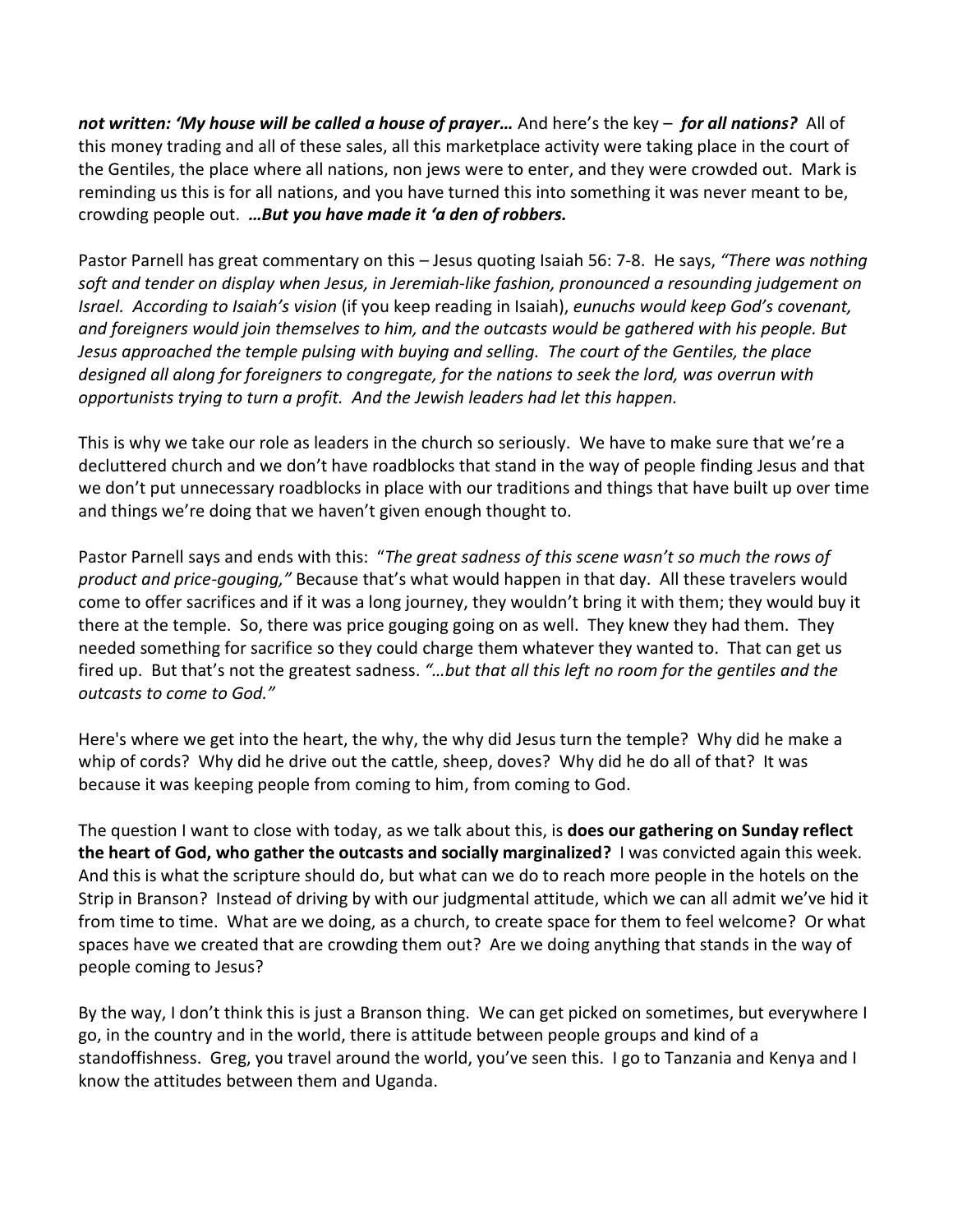I was just in Southern California this week. I had an event in Irvine and an event in Bakersfield. When I told the people in Irvine I was going to Bakersfield, almost every single person responded with, "Oh, don't go there. Why would you go there? Do you have to go? Is someone making you go?" What is the issue with Bakersfield? I landed in the plane and one guy goes, "Where are you going?" I said, "I'm heading up to Bakersfield tonight." He goes, "Yeah, I'd stay here."

I don't know what's going on. Greg's from California; he gets it better. This attitude is everywhere. "Those aren't my people." And we kind of push them out. You can tell that's why I led out with that. That's why when I'm taking this guy's cup of coffee, I want you to know that is my slot. "Your coffee is going over here. You don't even get it the rest of the service." That's what was going on in me. Some of you are like, *You're reading way too more into that*.

We're just going to share one detail of Luke. I think, for those who are passionate about people coming to Jesus, that's the question for us today. What do you get worked up over? I would love to see a church get worked up over outsiders coming in to the church. Getting worked up like everybody make space, clear a room. But when the 10:00 gets too big and we ask people to go to the 8:30 or the 11:30, the answer is "No! we will not go to 11:30." What if you made space for those who don't know the Lord? "I've been coming to this service for 10 years." Okay, back it down a notch.

Luke gives us this detail: *…he approached Jerusalem and saw the city, he wept over it*. – Luke 19:41 Passion has a lot of outlets. It's not just this fiery let's get something done. Mourning is an expression of passion. Weeping is an expression of passion. This week, as I read news stories about a nation shaking their fist at the imago Dei, the image of God in men and women, my first response… I know I can get worked up, but I want my first response to be sadness for people who are blinded, for people who are caught in the devil's trap. I'm wondering if that is where we need to do more heart work and clear the clutter out in our lives, that as we see someone that we really want to go after – they are going against our beliefs, against what we stand for – there needs to be more weeping, there needs to be more mourning.

## In John, the disciple, after seeing all of this scene, John 2: 17 tells us, *His disciples remember that it is written: "Zeal for your house will consume me."*

I think there are two types of churches, and we don't want to become this first church where we are a church that focuses on insiders. It's very easy to do so. I get it. I've been coming here for twenty years. We'll be 20 years old on Mother's Day. Many of you have been coming here for a lot of years. It's very easy for us, on a Sunday morning, to move toward the people we know and want to engage in conversation with and let all sorts of people we don't know just go on by. Where are the outcasts? Where are those who don't fit in. Where are the marginalized. We want them here. We want diversity. We want all nations represented. All the nations that are in Branson that they would feel welcome here at this place.

But it's easy to focus on insiders. I had a friend that came to me years ago and said, "I feel judged at Woodland Hills." I asked him why he felt judged. My friend is tatted up and a believer in Christ and loved the Lord.